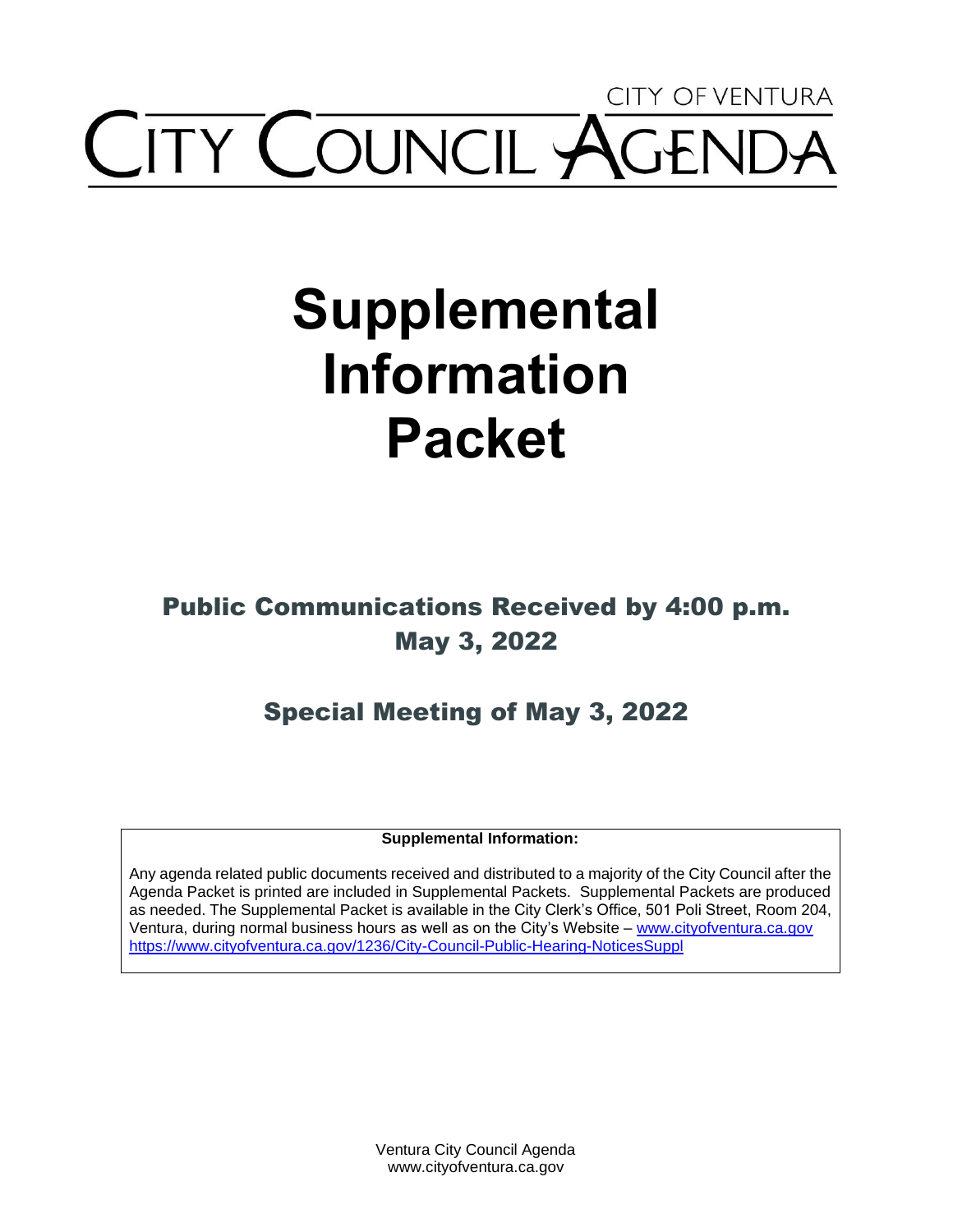### **AGENDA ITEM 13A**

Transmittal of Fiscal Year 2022 – 2023 Proposed Operating and Capital Improvement Budget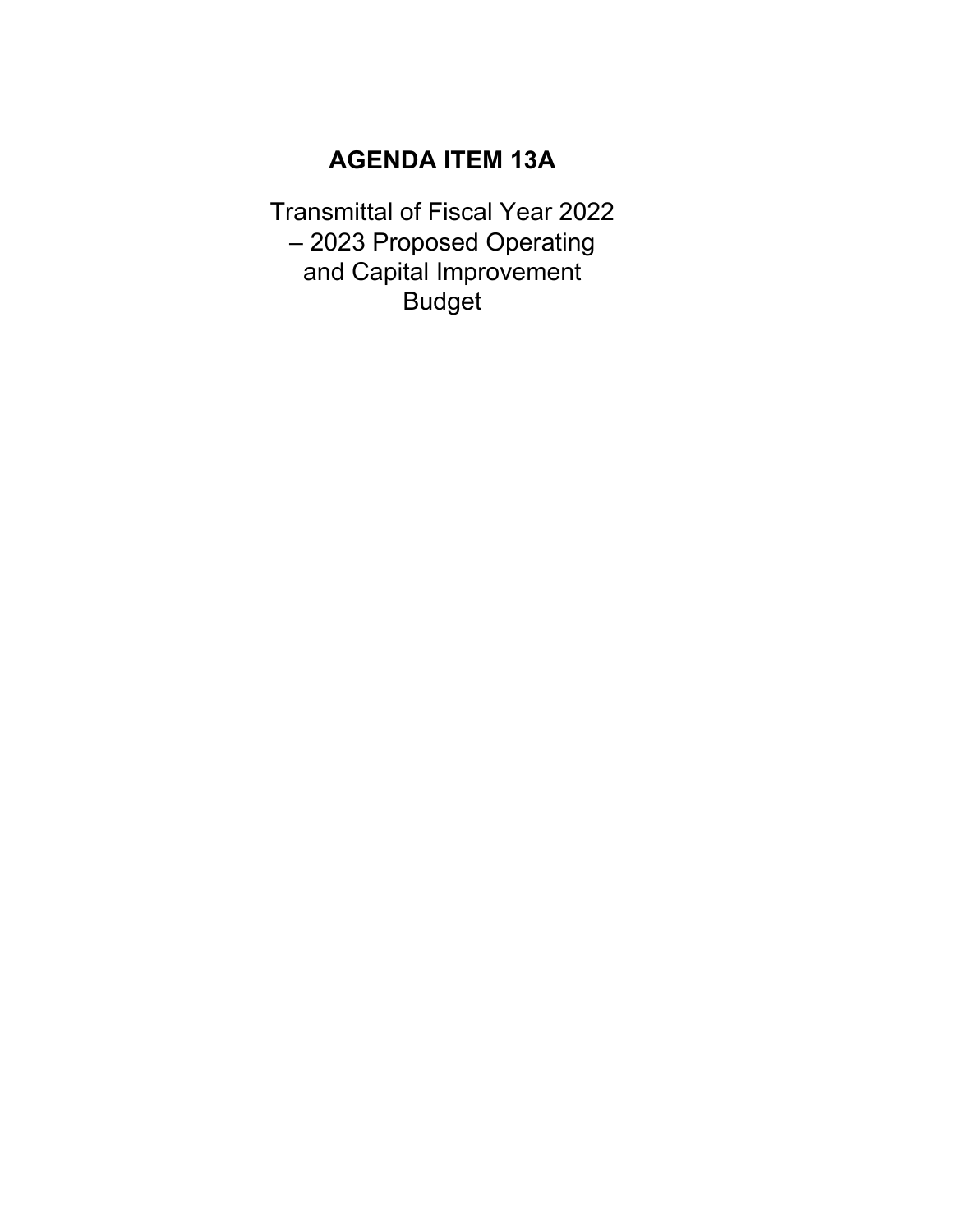



City of Ventura City Council 501 Poli St. Ventura, CA 93003 CC: Alex McIntyre Peter Gilli Neda Zayer

#### RE: City of Ventura FY 2022–2023 Proposed Budget

May 2, 2022

Dear City of Ventura City Council Members:

Homes for All and the Ventura Social Services Task Force (VSSTF) appreciate the opportunity to provide comment on the City of Ventura FY 2022–2023 proposed budget. We are requesting that the Ventura City Council allocate resources/funding towards the implementation of the 11 Homes for All/VSSTF recommended programs regarding the City of Ventura's 2021‐2029 housing element (i.e. additional funding to increase the number of staff/employees within the planning division and also the hiring of consultants who can assist with housing element implementation). We support the \$460,000 marked in the proposed budget for housing element implementation.

The programs of the adopted housing element outline at least 35 objectives which are stated as either starting or taking place in FY 2022-23, and which are stated as requiring general funds or staff time (the list of these objectives is attached for reference). These programs represent a serious commitment on behalf of the City to address the affordable housing crisis our residents face, and we want to encourage council to maintain its commitment by providing adequate funding for the plan you adopted 3 months ago.

Thank you for the opportunity to provide input regarding the City of Ventura FY 2022–2023 proposed budget. We are eager to support the City's efforts to respond to the community's housing needs.

Signed,

These Concerned Community Members:

Judy Alexandre, Ventura Social Services Task Force Claudia Armann, Ventura Resident Sue Brinkmeyer, Ventura Homeless Prevention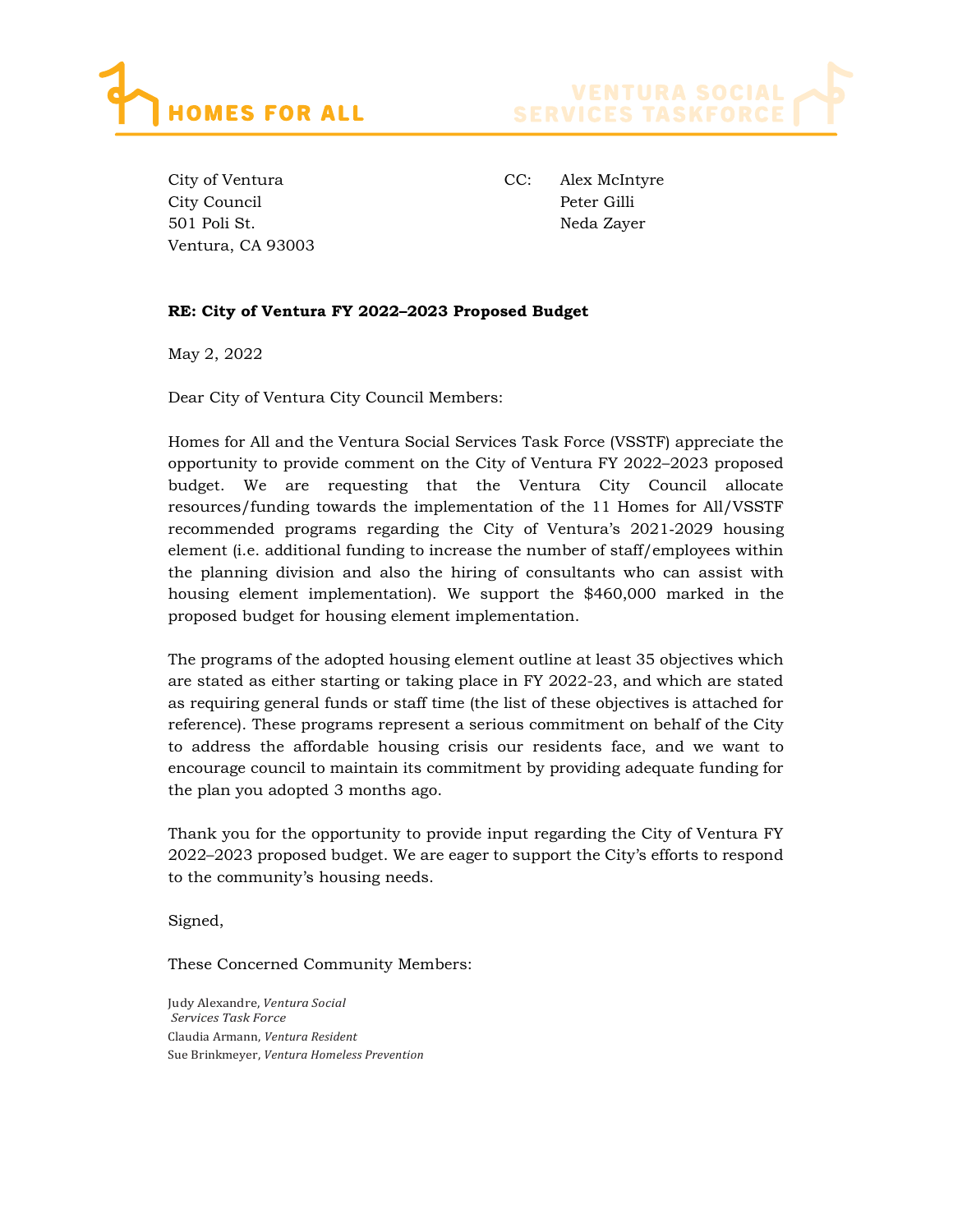



Kyler Carlson, Ventura Resident Thomas J. Elewaut, Pastor - Mission Basilica San Buenaventura Margarita H. de Escontrias, CEO - Cabrillo Economic Development Corporation Karen Flock, Ventura Farm Worker Housing Committee Sonja Flores, Ventura Resident Kenneth Trigueiro, CEO & President—Peoples' Self-Help Housing Corporation Robert Harris, Executive Director - Gold Coast Veterans Foundation John Sanders Jones, Ventura Farm Worker Housing Committee, Ventura Social Services Task Force Maricela Morales, Executive Director - CAUSE Carl E. Morehouse, Former City of Ventura Mayor/Councilmember Kathleen Paulson, Lift Up Your Voice to End Homelessness Kathy Powel, Chair - Moving In Project with Lift Up Your Voice Alex Russell, Executive Vice President & CEO Many Mansions Rena Sepulveda - Turning Point Foundation Nan Waltman – Co-chair, Ventura County Clergy and Laity United for Economic Justice (CLUE-VC) Rev. Dana Worsnop, Minister - Unitarian Universalist Church of Ventura Denise M. Wise, CEO – Housing Authority of the City of San Buenaventura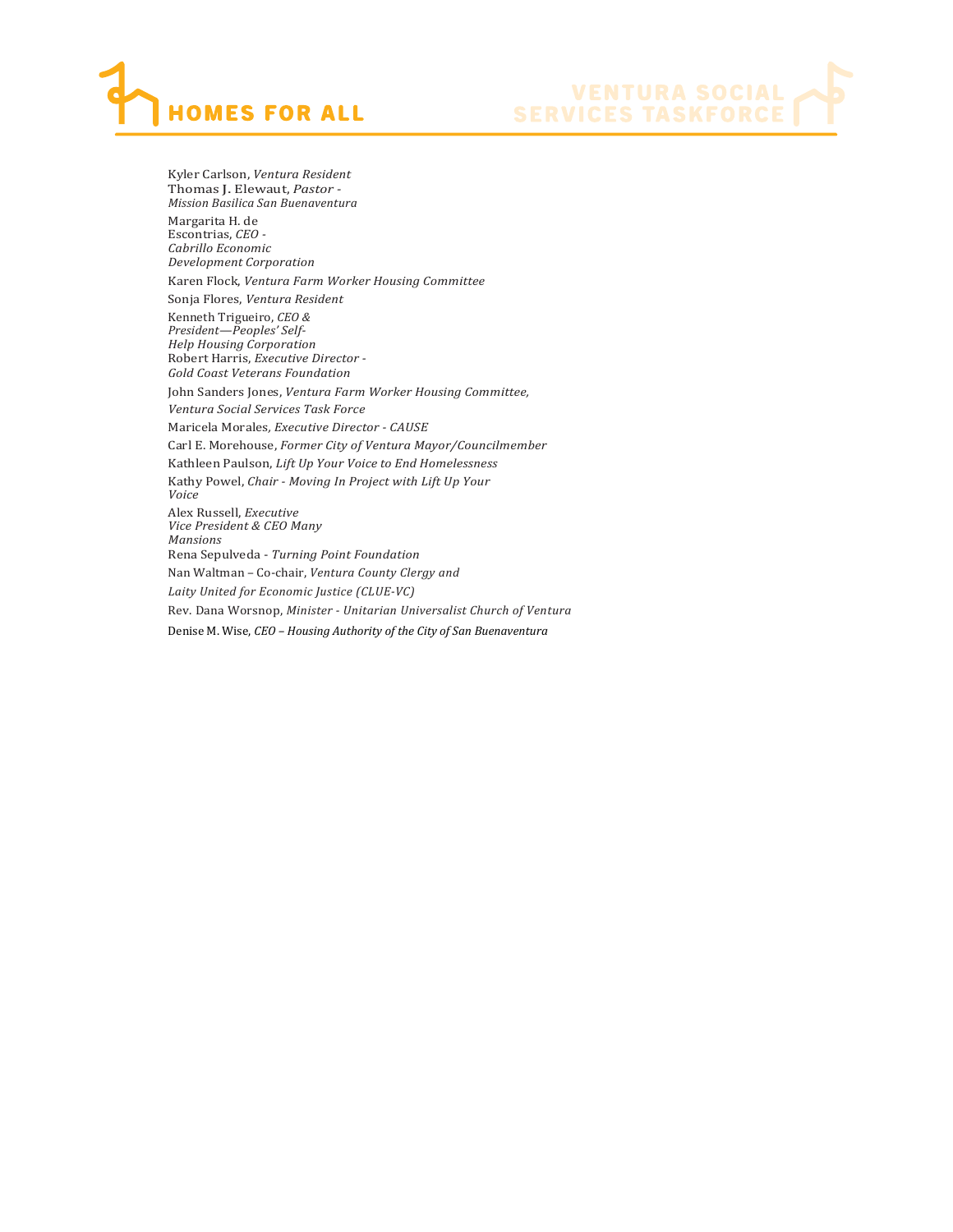

List of Housing Element Programs identified for FY 2022-23 which may require the use of General Funds to complete. Note: this does not include objectives which continue an already existing program.

#### 1. Housing Conservation Program

1.3 Consider a new Amnesty Program for ADUs in 2023 to determine the extent of existing unpermitted units and develop and implement a program in 2024.

#### 8. Workforce Housing

8.1 Beginning in 2022 and annually thereafter, pursue funding available at the State and Federal levels for affordable housing development. Specifically, pursue funding programs that target the needs of extremely low- and very- low income renters, including large families, agricultural workers, and veterans.

#### 10. Inclusionary Housing Ordinance

10.1 By the end of February 2022, update the Inclusionary Housing Ordinance to enhance its effectiveness in meeting the current and projected housing needs in Ventura.

#### 11. Accessory Dwelling Units (ADUs)

- 11.2 By the end of 2022, develop incentives to facilitate the construction of ADUs. Incentives may include: pre-approved site and floor plans; expedited review; and reduced fees beyond that required by State law.
- 11.3 Beginning in 2022, pursue funding available from the State Department of Housing and Community Development (HCD) to provide assistance to homeowners in constructing ADUs.
- 11.4 In 2022, update the City website on housing resources to promote CalFHA grants (up to \$25,000 per homeowner) to assist in ADU construction. Make program information available at public counters. Other promotional mechanisms may include featuring well-designed ADUs on City website.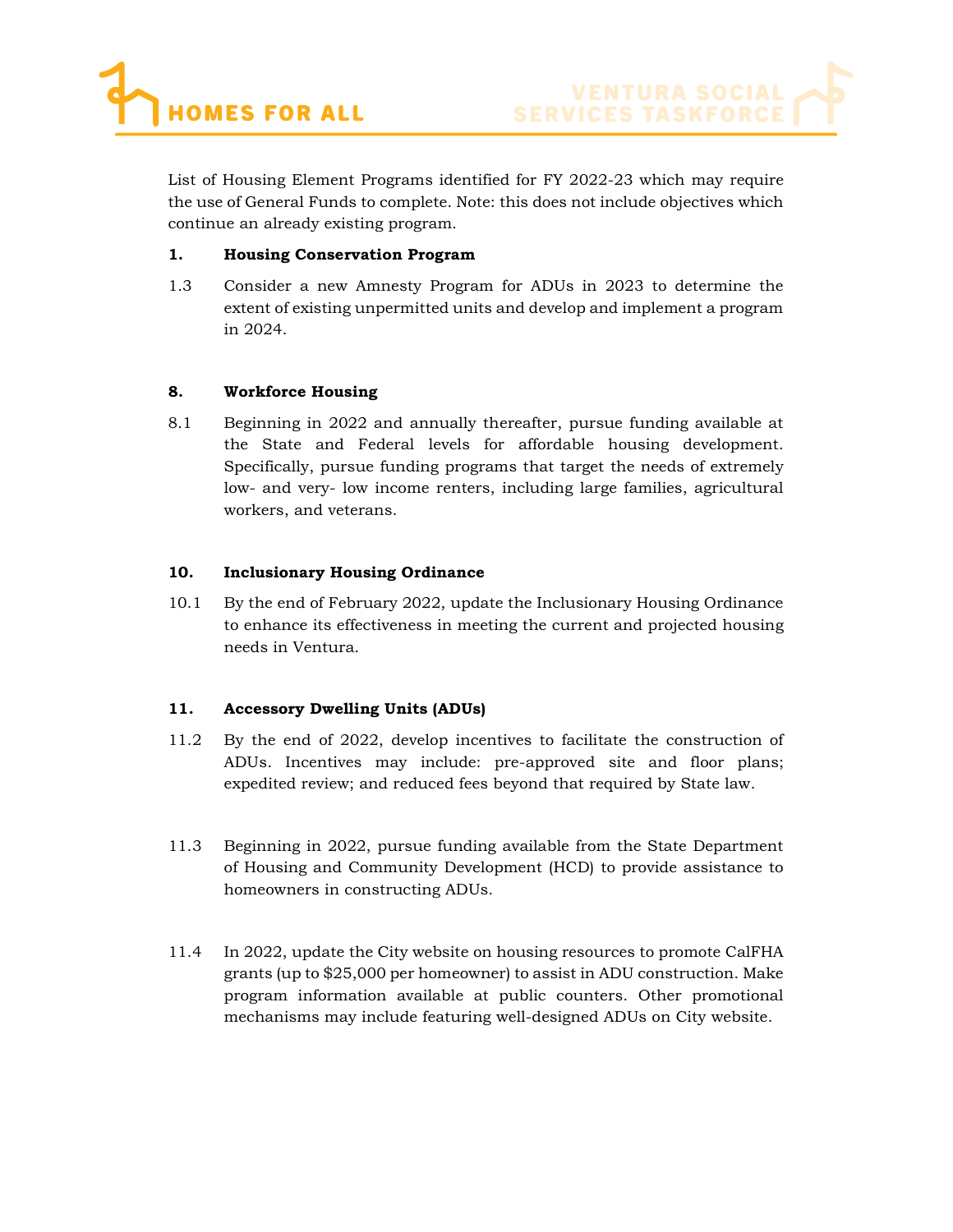#### 12. Non-Traditional Housing

12.2 By the end of 2023, update Zoning regulations to specify that manufactured homes installed on a permanent foundation and meet Building Code standards are considered a single-family structure and are similarly permitted where single-family homes are permitted.

#### 13. Other Housing Funding Options

13.2 Annually explore available funding sources at the State and Federal levels. Pursue funding to implement the City's 10-Year Strategy to End Homelessness and housing programs set forth in this Housing Element. Target households are those with extremely low incomes and special needs.

#### 14. Adequate Sites for RHNA and Monitoring of No Net Loss (SB 166)

- 14.1 Complete the rezoning within three years of the Housing Element statutory deadline (by October 15, 2024), pursuant to State law (Government Code 65583.2). The rezoned sites will allow ownership and rental housing by right (ministerial) in which at least 20 percent of the units are affordable to lower income households (see Program 15).
- 14.2 By the end of 2022, develop a monitoring procedure pursuant to SB 166 to ensure adequate capacity remains to accommodate the City's remaining RHNA for all income groups, as sites are being developed for residential, nonresidential, or mixed-use developments.
- 14.3 Maintain an updated sites inventory on the City's website.
- 14.4 Concurrent with the 2023 adoption of the General Plan update, establish target minimum density for each residential designation. Develop an implementing ordinance that requires projects that do not provide at least 75% (or some other threshold) of the allowable maximum density should have to pay a fee, similar to an in-lieu fee, for the units they are not providing. Funds collected can go toward supporting affordable housing projects. Complete this ordinance by July 2024.
- 14.5 In late 2022, analyze and hold public hearings for allowing four units per lot by right in residential districts that are within a half-mile walking distance to commercial uses or a major bus line. If feasible, prepare design standards and guidelines by the end of 2023.
- 14.7 The City shall consider rezoning the 6.3-acre property at 6205 Ventura Boulevard to allow 60 units/acre in conjunction with the rezoning of other Housing Element sites by the end of 2022.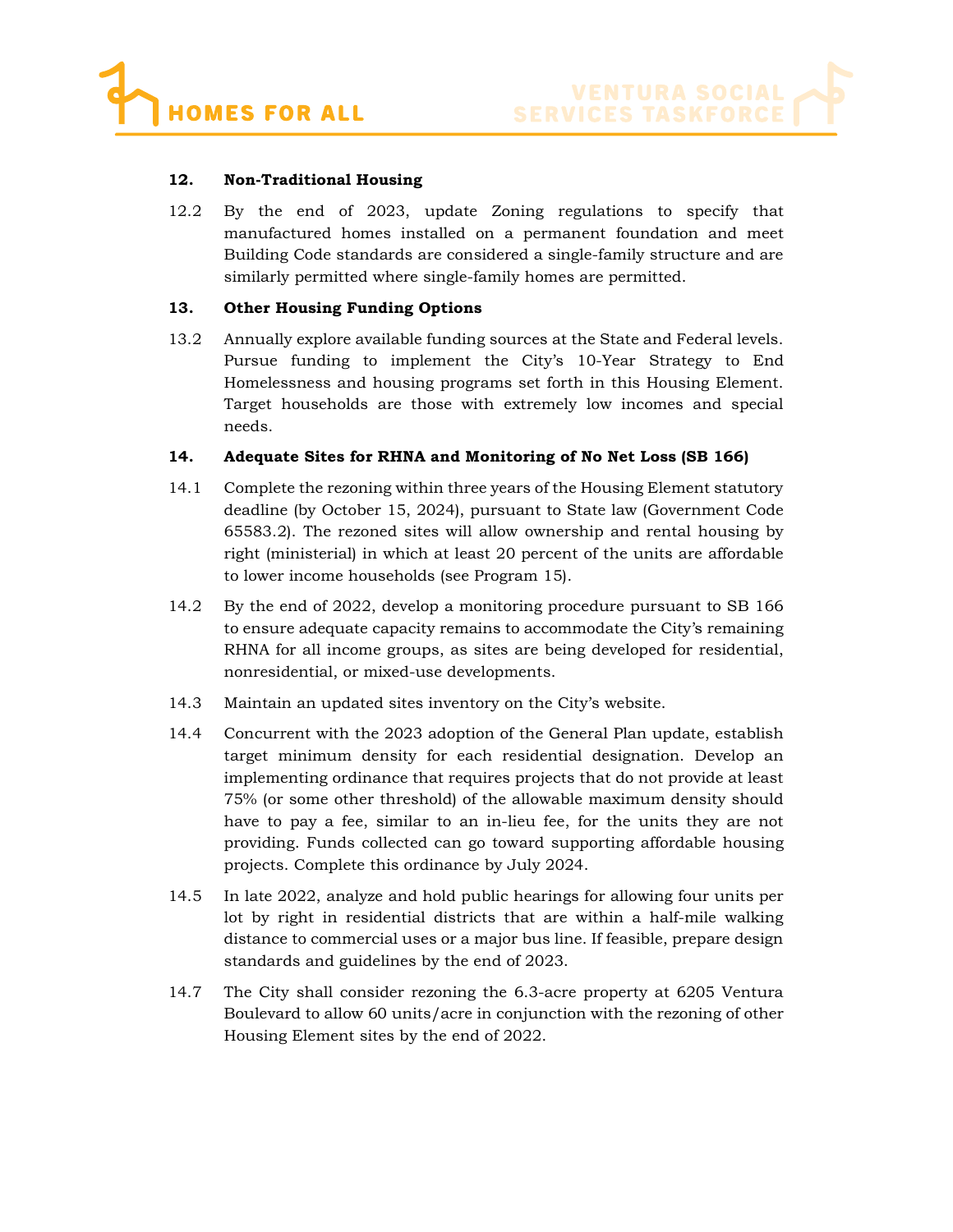



#### 15. By-Right Approval of Affordable Housing

- 15.1 By the end of 2022, amend the Zoning Code to provide by-right (ministerial) approval of projects on reuse and rezone sites that include 20 percent of the units affordable to lower income households, consistent with AB 1397.
- 15.2 By the end of 2022, hold public hearings to provide by-right (ministerial) approval to any housing project that provides at least 20 percent lowincome units, including those on sites not qualifying under AB 1397 (i.e., not considered a reuse or a rezone site).

#### 16. Replacement Housing Requirement

16.1 By the end of 2022, amend the Zoning Ordinance to address replacement requirement pursuant to AB 1397.

#### 17. 10-Year Strategy to End Homelessness

17.1 Implement the Homeless Services and Support Task Force in 2022 utilizing a \$500,000 grant, focusing on outreach into hard-to-reach areas, links to services, and emergency engagement.

#### 18. Infill First Strategy

18.3 Increase allowed heights for residential use in the form-based codes such as Downtown and Midtown to be more comparable to the allowable height by right in commercial and industrial districts by the end of 2023.

#### 19. Transitional/Supportive Housing, Emergency Shelters, and Group Care Facilities

- 19. Transitional/Supportive Housing, Emergency Shelters, and Group Care Facilities
- 19.1 By the end of 2023, revise provisions to address AB 139, AB 101, and AB 2162 requirements.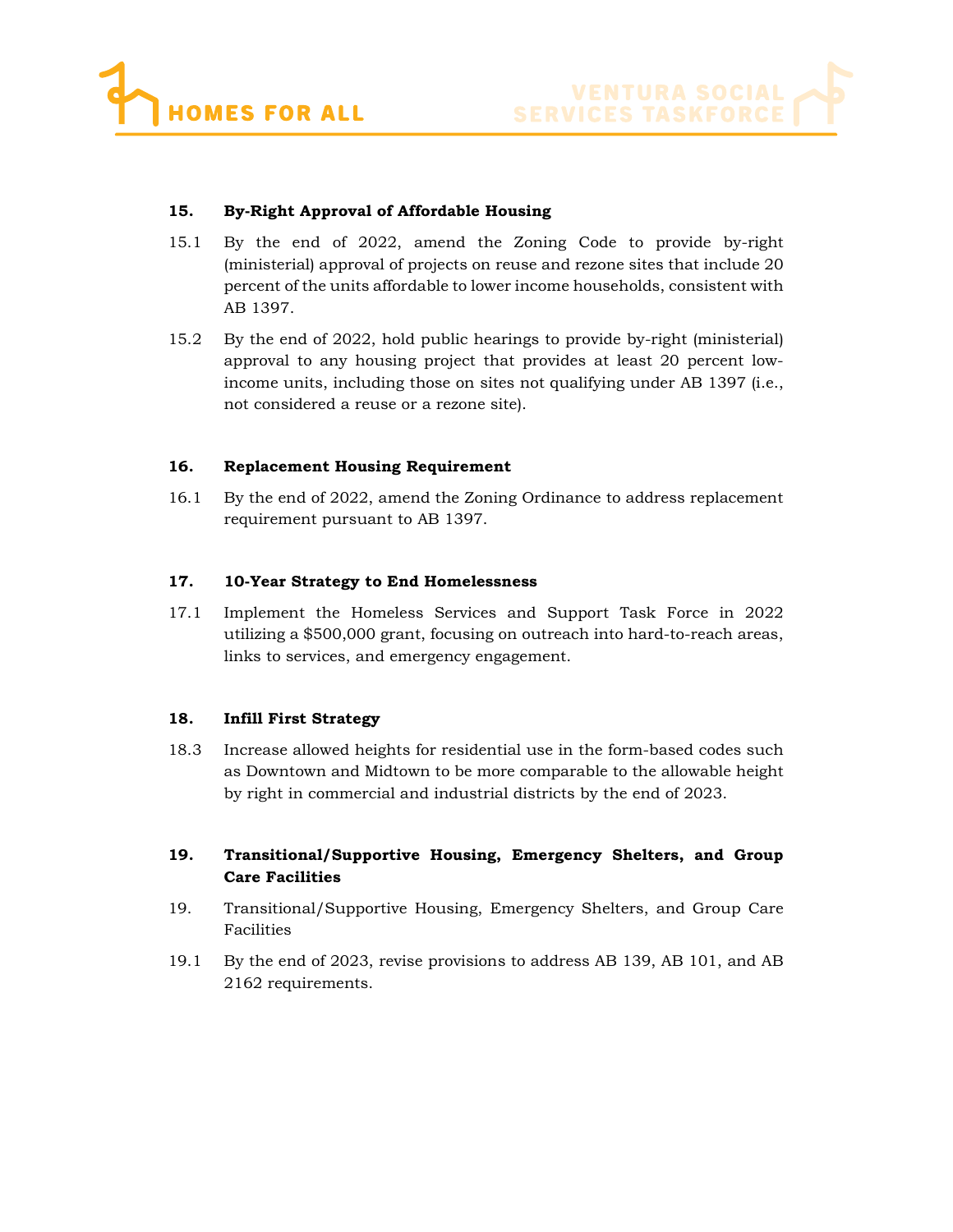- 19.2 Annually pursue funding available at the State and Federal levels to provide transitional and supportive housing, as well as emergency shelters for the homeless and special needs populations.
- 19.3 By the end of 2023, study best practices for group care facilities for seven or more persons and amend the Zoning Code to facilitate the development of such facilities. A potential approach is to permit such facilities as similar uses in the same zone.

#### 20. Farm Worker Housing

20.2 Amend the Zoning Code provisions for farm worker housing by the end of 2023 to remove the minimum site sizes and requirement for an operational agricultural use, consistent with the State Employee Housing Act, to encourage developments that offer affordable housing to farm workers and their families.

#### 21. Employee Housing

21.1 By the end of 2022, revise Zoning Code provisions related to employee housing.

#### 23. Use of City-Owned/Publicly Owned Land

23.2 By the end of 2023, following the General Plan update, identify specific properties that may be made available for residential development. Such properties may be designated as part of the Affordable Housing Overlay (see Program 24). By 2025, the City will conduct feasibility analysis to determine whether disposition or long-term lease would be the appropriate mechanism to pursue affordable housing on the designated sites.

#### 24. Affordable Housing Overlay

24.1 By the end of 2023, adopt an Affordable Housing Overlay with objective design standards and guidelines to facilitate affordable housing. Specific requirements for affordable housing to qualify for the Overlay designation and appropriate incentives will be established. In addition, study the impact of development fees on affordable housing. If feasible, fee deferrals/waivers will be offered as an incentive in the Affordable Housing Overlay.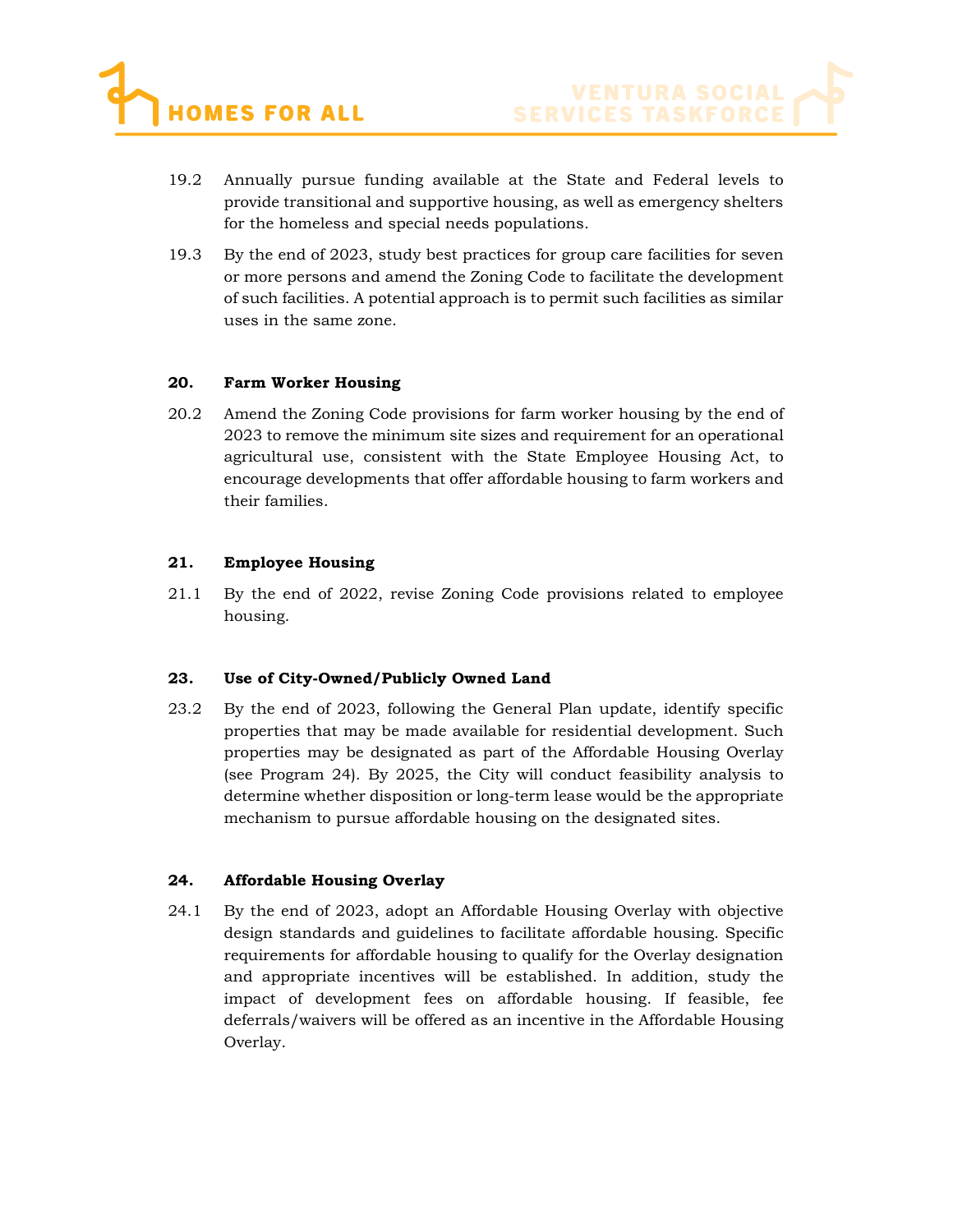



#### 25. Annual Reporting and Workshops

- 25.2 Hold an annual overview of Housing Element implementation with the Planning Commission at a public hearing with the intent to receive feedback from key housing interest groups.
- 25.3 Conduct workshops with housing stakeholders to discuss the City's progress in implementing the Housing Element on an annual basis.

#### 27. Density Bonus Incentives

27.1 By the end of 2023, update the City's Density Bonus Ordinance to be consistent with State law.

#### 28. Streamlined Processing Procedures

- 28.1 By July 2022, develop written procedures (or utilize the State's template application form) for SB 35 affordable housing approval.
- 28.2 By May 2022, have streamlined processing regulations approved by the Coastal Commission for the Coastal Zone.
- 28.3 By the end of 2022, develop objective design standards pursuant to SB 330, which could be achieved by applying form-based codes citywide. Amend the Local Coastal Program if necessary, following the end of 2022 City Council adoption of the standards.

#### 29. Planning and Development Fees

- 29.1 By the adoption of the FY 2022-23 budget, establish a fee deferral program for affordable housing projects.
- 29.2 By the adoption of the FY 2022-23 budget, establish a partial fee waiver program for all affordable housing projects that can be granted by the Community Development Director.
- 29.3 Develop an expedited plan check process for all affordable multifamily projects by the end of 2022.

#### 32. Tenant Protection

32.2 Hold public hearings with the Planning Commission to review options for Tenant Protection policies to counter the effects of economic displacement